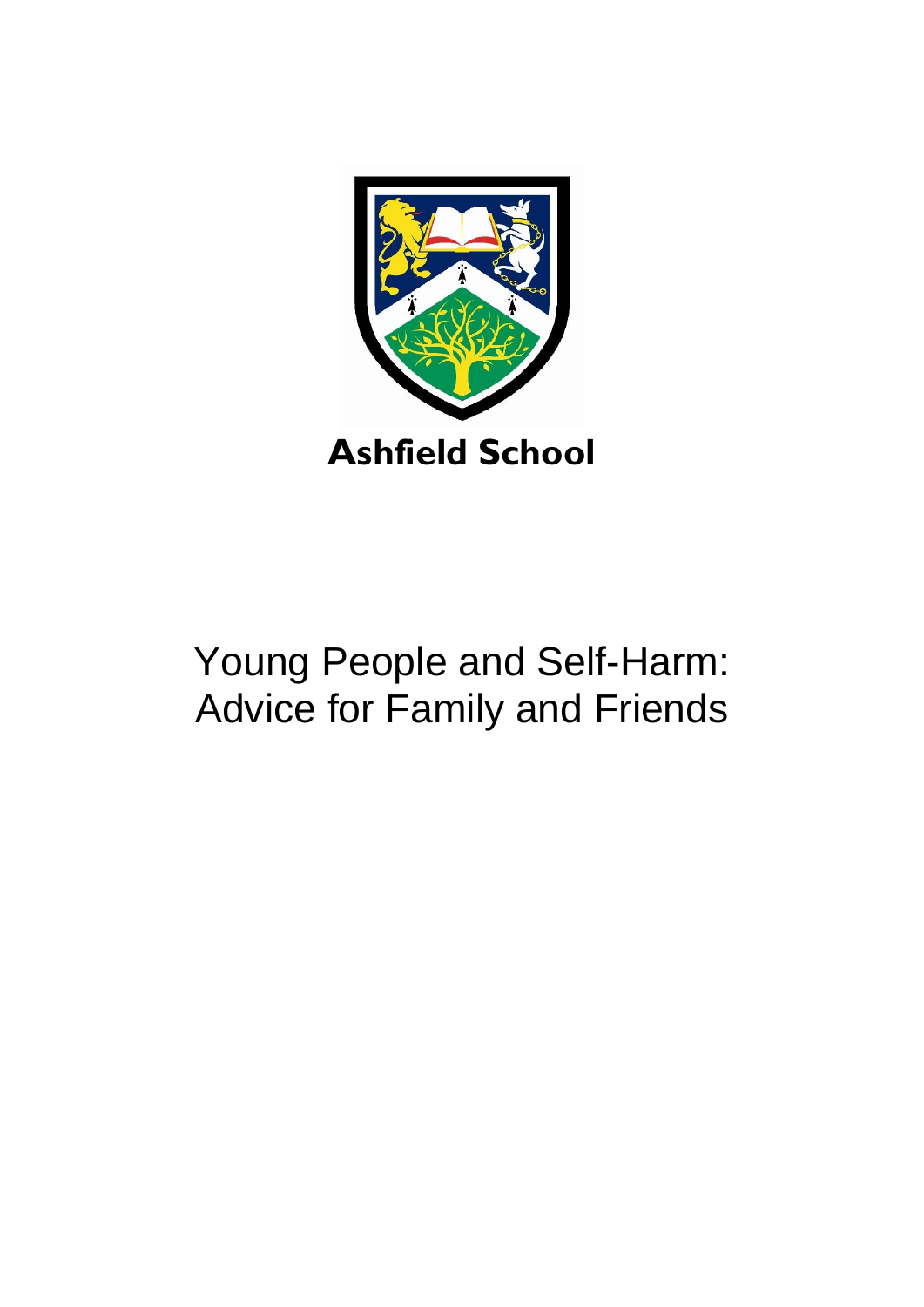#### **What is Self-Harm?**

Self-harm is a "coping strategy" that enables the individual to deal with feelings and emotions.

- Cuttings
- Burning
- Overdosing
- Hair pulling (trichotillomania)
- Inserting objects
- Scratching
- Causing bruising to the body

This is by no means an exhaustive list.

The most common ways that people self-harm are cutting their arms or legs, although many people self-harm in other ways. Most admissions to hospital through self-harm are because of overdosing.

#### **What is it not?**

Self-harming is not a sign that the young person is mad or bad. It is also not a means of seeking attention.

Self-harm is not effective as a long term strategy for managing strong and difficult feelings. Because of the feelings it can trigger in itself, it can actually make things worse in the long-run.

### **Why Do People Self Harm?**

People self-harm to help themselves feel more in control or get an immediate relief from high levels of stress or distress. It is important to remember that selfharm is not attempted suicide but something that people do in order to survive and stay alive.

You may not realise the individual is experiencing these difficulties that can lead to self-harm, it is very often hidden from the rest of the work, individuals can become withdrawn and isolated, and secretive about their feelings and selfharm.

It is not clear why some people self-harm, even without knowing the reasons, however, young people might be clear about what self-harming does for them.

#### Some possible reasons may be:

The causes of self-harm are the things that set if off in the first place – not necessarily what makes the individual continue to self-harm.

- Bullying
- Abuse (sexual, emotional or physical)
- Neglect
- School/work pressures
- Family financial difficulties
- Housing problems relationship trouble
- Family problems
- Bereavement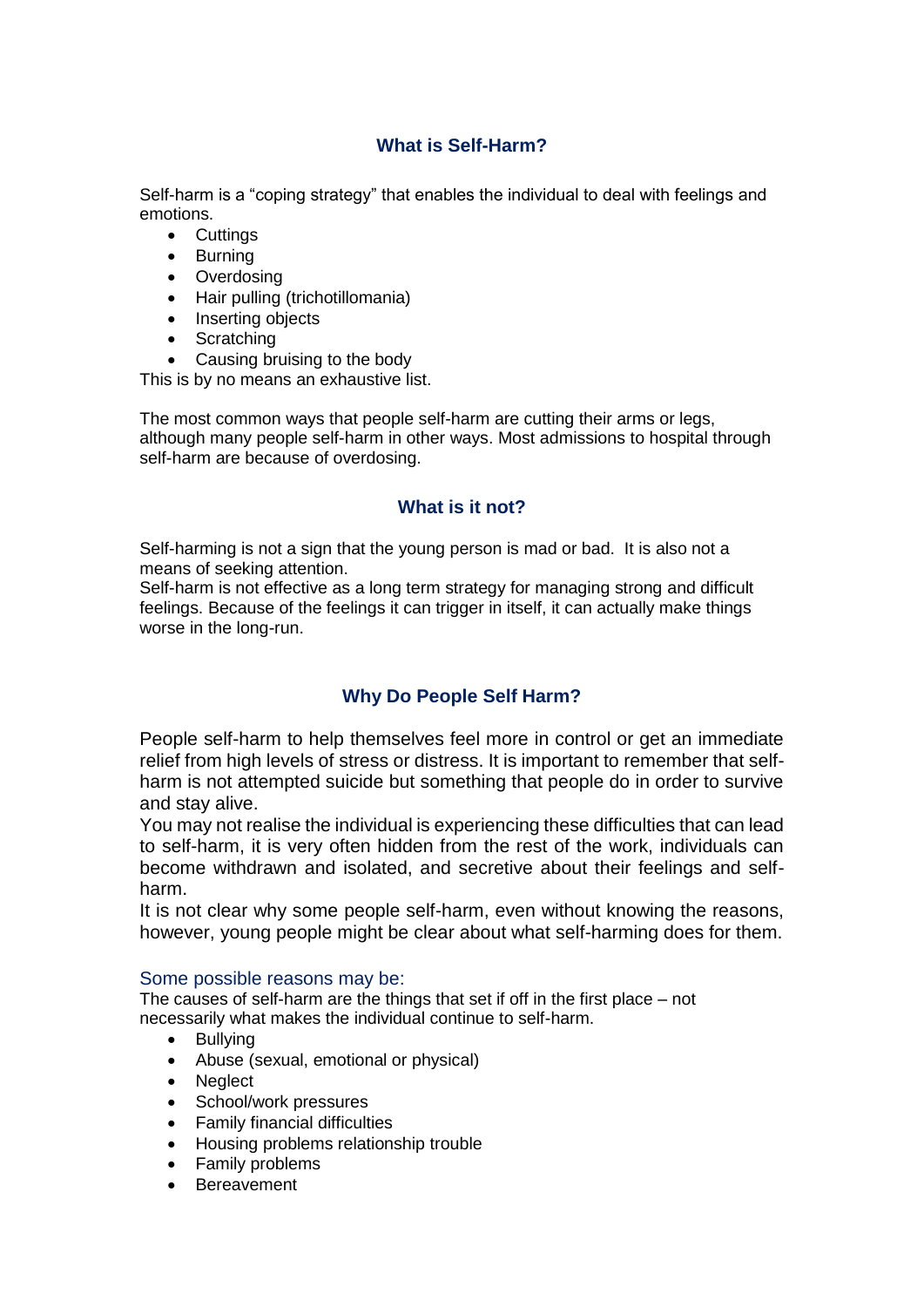- Loneliness. isolation
- Eating disorders
- Drug/alcohol problems
- Coming to terms with sexuality

For some individuals, an episode of self-harm may be triggered by a significant life event, but for others the day to day fluctuation in their thoughts and feelings is too much to bare, Sometimes individuals go for months without harming themselves and others self-harm daily. Simple stresses such as being late to lesson or not getting their hair right might be enough to create a tension so overwhelming in the individual that they self-harm to cope with this. For some, shelf harm can became a habit; something they routinely do to survive on a day t ay basis because they don't know what else to do. Sometimes even positive feelings can create overwhelming feelings that the individual does not know how to manage.

### **How you can help**

For all individuals the starting point for recovery is to become aware of their reasons for, and drives to self-harm, recovery is always possible, however lost and overwhelmed the person feels. Seeking help can be difficult, however, because of the feelings of guilt and shame it can create.

It is really important to remember that self-harm is VERY different to suicidal intent, but at times the two may be close. Someone who is suicidal feels as if they can't take anymore and their only option is to end their life, whereas someone who selfharms feels that they can't take anymore (of whatever they are feeling) and their only option is to harm themselves in order to stay alive.

If you tell them to STOP when they're not ready, imagine what they could feel their only option is.

Most importantly the best way to deal with self-harm is to stay calm, try not to be alarmed or show your fears. There are many things that can help, try and encourage the individual to try some of the suggestions below:

- Complete a diary to express how they are feeling, this can also be used to monitor patterns and identify times when the self-harm has occurred.
- Talk to someone
- The 10 minute rule when the urge comes to self-harm try postponing for 10 minutes. This may feel more manageable than telling themselves to not to do it and may help to reduce the intensity of the emotions.
- Exercise
- Scribble on sheets and sheets of paper
- Write (stories, poetry, journal)
- Cuddle a soft toy
- Be with other people
- Watch a comedy
- Post on web boards and answer others' posts.
- Paint their nails
- Eat something sweet
- Call a friend and ask for company
- Sing/Play an instrument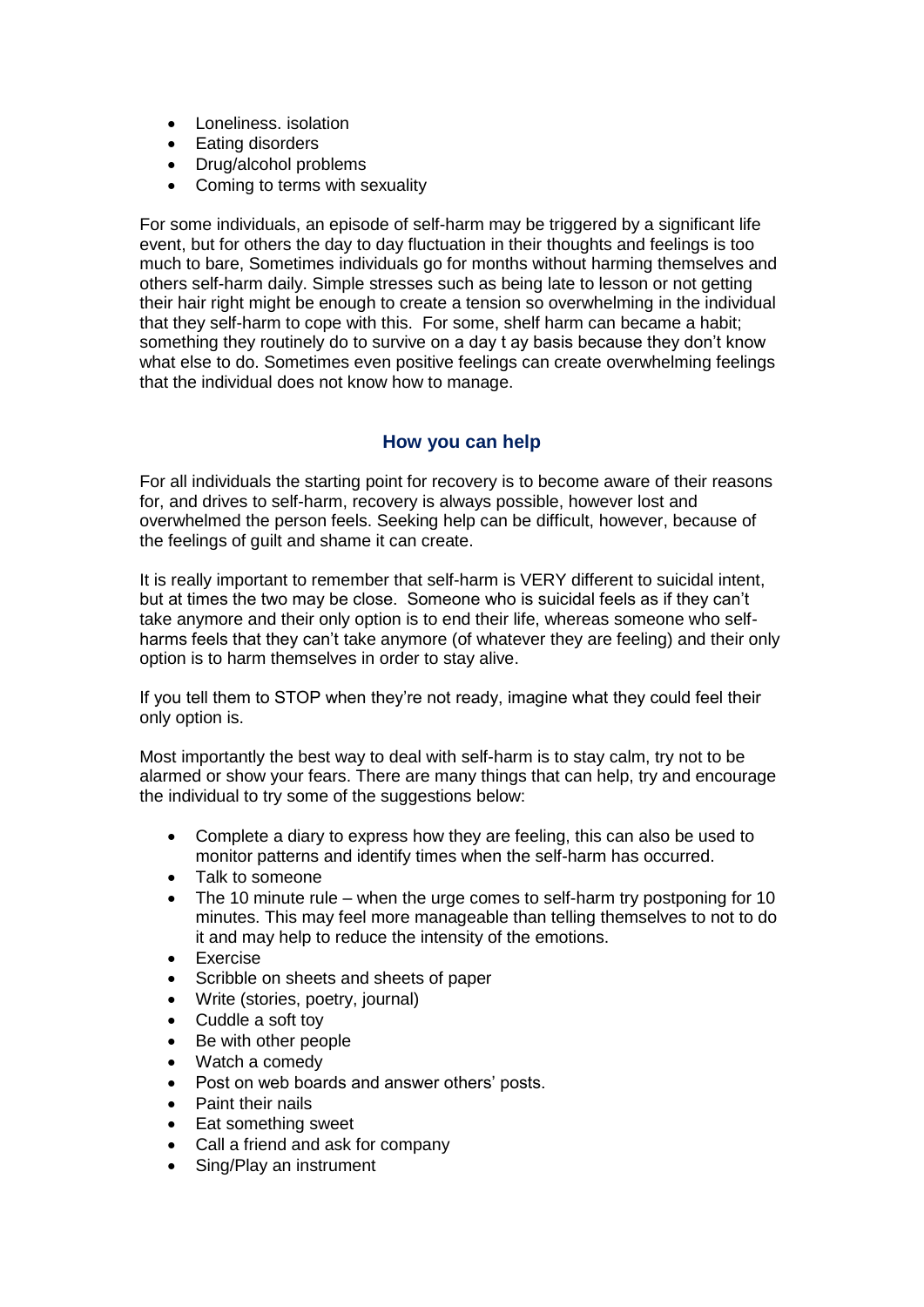- Punch a punch bag
- Snap an elastic band or hair band around the wrist
- Let them cry
- Go to bed and sleep
- Have a relaxing bath
- Paly with a pet
- Clean
- Read a book

• Encourage to make their own list of things to do instead. The list is endless

#### **What can you do?**

Supporting someone who self-harms can be very difficult and challenging. Knowing that someone you care about is in emotional distress can create many feelings including fear, anger, frustration, helplessness and sadness. Try to make sure you have a way of dealing with your own feelings as the person you are supporting is going to need all the patience, understanding and support you can give.

- Recognising their signs of distress and finding a way of talking to them about how they are feeling.
- Listen to their worries and problems and take them seriously.
- Offer sympathy and understanding reduce the shame and isolation providing an unconditional relationship.
- Help them to think of alternative ways of coping and solving problems.
- stay calm and in control of your own feelings- try not to be alarmed or show your fears
- Being clear on the risks of shelf harm, making sure they know about them and know that, with help, they will be able to stop and sort their problem in another way.
- Support them in getting additional help (from GP, school and mental health services).
- Remain mindful that even if the child in your care is learning how to self-regulate, expecting them to manage their emotions alone, no matter how old they are, is unrealistic.
- Treat emotional outbursts from your child, even extreme anger, as an expression of a legitimate emotional expression, even when it appears fake and/or unnecessary. Try to avoid the temptation to manage it with reward-punishment strategies.
- When behaviour has to be stopped (because it is dangerous), the strength of your love for your child must be as strongly (if not more strongly) communicated as our disapproval of their behaviour.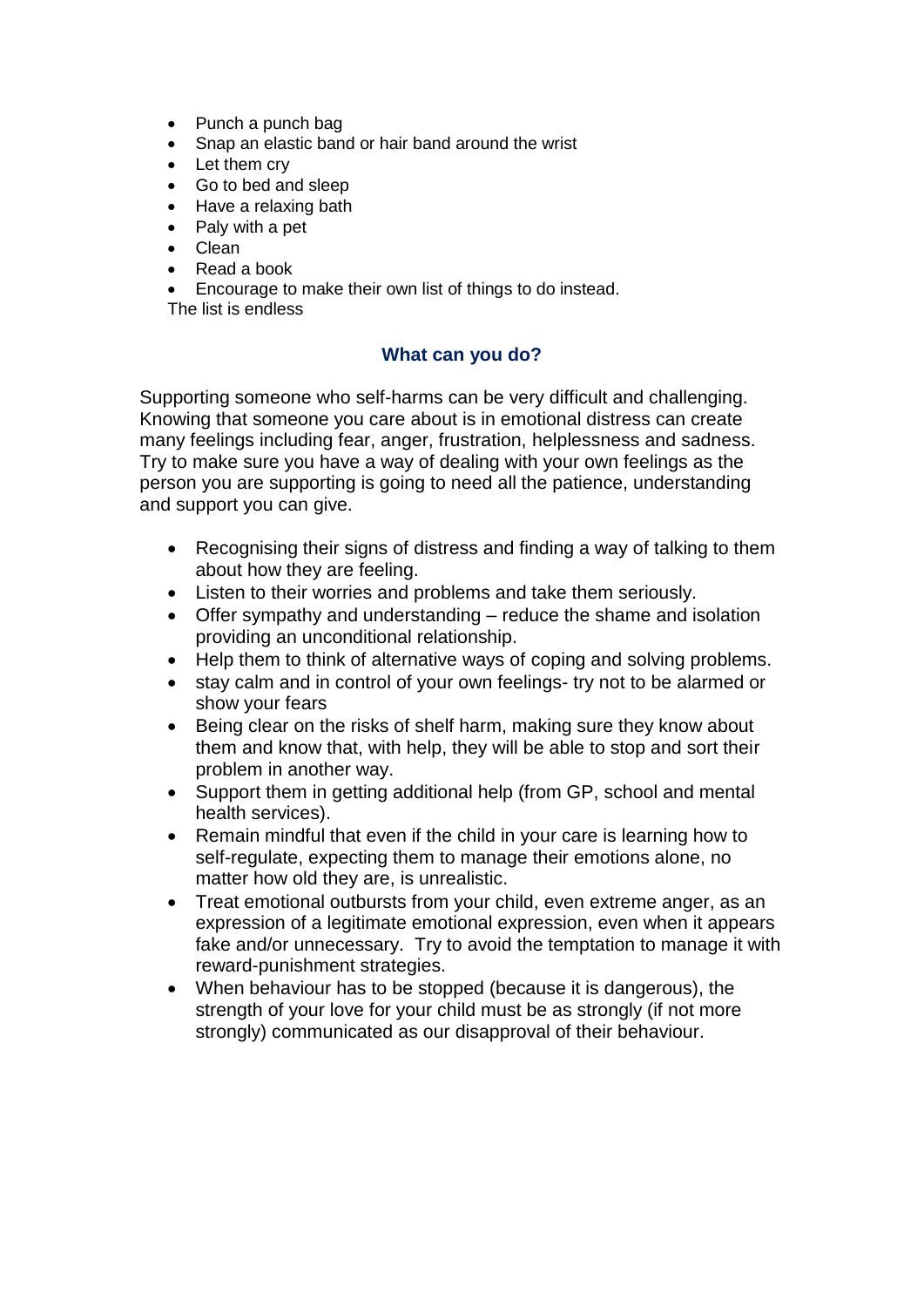#### **Medical treatment for self-harm**

- Pin point them to a first aid kit and encourage them to look after themselves by using clean implements to cut with, for example, or not to cut too deeply to avoid damage to tendons and muscles.
- This might be the first step to recovery but must be mutually agreed and not imposed. We know this may feel very difficult for you, but this method of patience and care may be very influential in promoting health and recovery, and may be enough to help the person feel back in control, accepted and less isolated.
- Be aware that going to the GP or A & E for treatment of self-harm is most likely going to be difficult experience for someone who self-harms as this is a very public arena for a very private act. If this is the case the individual should expect to be treated sensitively and with the same level of care and attention as any other patient. (There are set guidelines produced for NHS staff to advise them how they should treat people who self-harm). Unfortunately this is not always the case, and it will help if you are prepared and able to advocate for the person who has harmed themselves.
- Try and ensure the individual is given a private area to speak to the health care professional and that they are given a choice of their treatment – even if their choice is one you disagree with.
- If the person is bleeding heavily, has taken an overdose or ingested a substance, always take to A & E as this could be life threatening.

### **Support for Young People**

Self-harming will only ever be a temporary solution to the emotions they are feeling and it can become a negative cycle. That is why it is so important to get help as soon as they can.

Please encourage them to talk to someone about their feelings. Their doctor, a school nurse or a trusted adult/teacher can help them find the right person to speak to.

• **Text Health for Teens** - for helpful and confidential advice, young people aged between 11-19 can text their Public Health Practitioner (school nurse) on 07507 329952

• **KOOTH on-line counselling** is a free counselling service which is accessible to young people aged 11-25 living within Nottinghamshire www.kooth.com

• **Papyrus** provide confidential help and advice to young people to prevent suicide www.papyrus.co.uk or 0870 170 4000

• **Calm Harm APP** – This App provides tasks that help support you to resist or manage the urge to self-harm. You can add your own tasks too and it's completely private and password protected www.stem4.org.uk

• **Young Minds** www.youngminds.org.uk 0808 8025544

• **Child line** 0800 1111